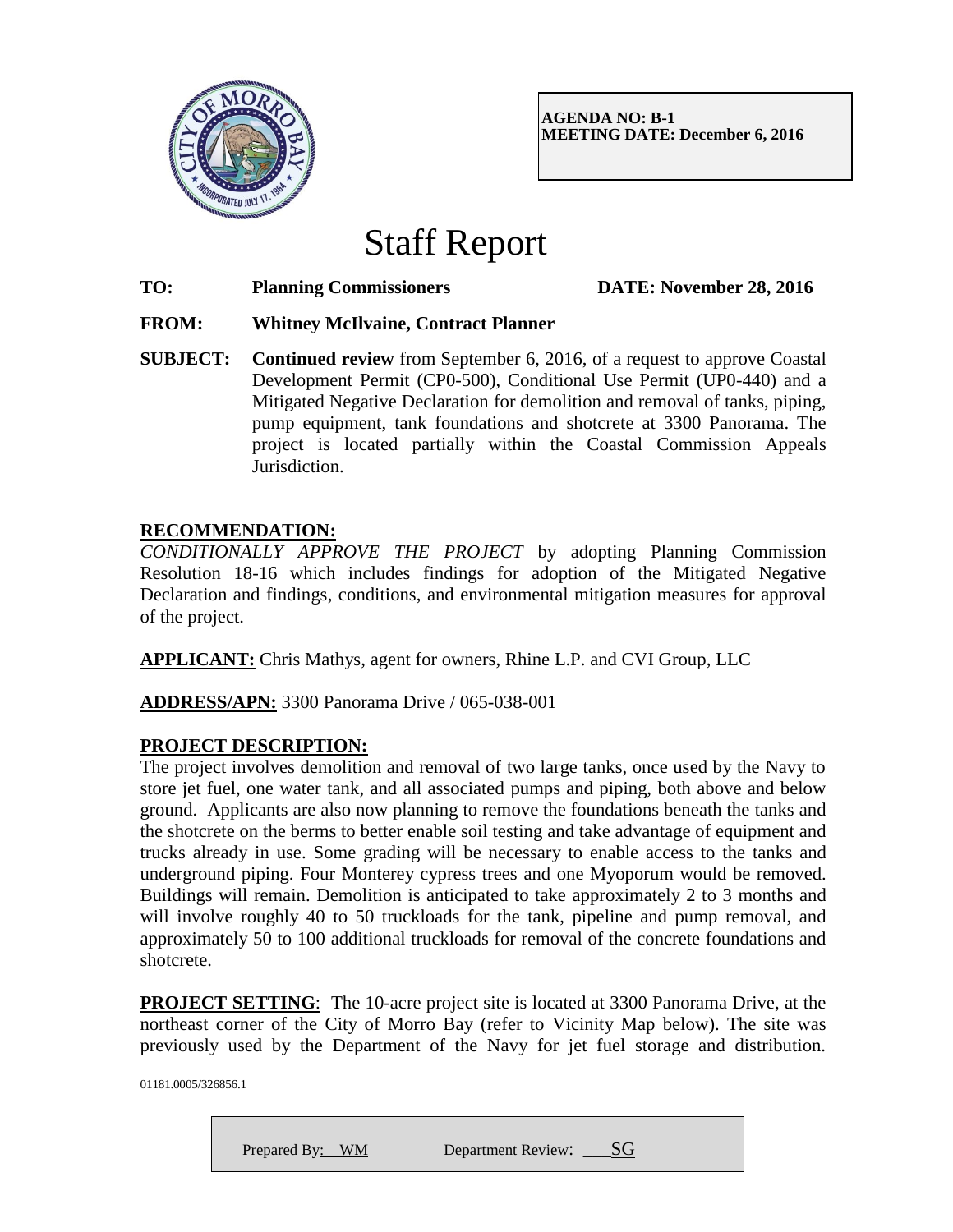Residential development is to the west and partially along the northern and southern boundaries of the site. To the east is vacant agricultural land outside City limits. Most of the site has been extensively graded to create 15- to 20-foot tall berms around the two large tanks and a level area for pumps and buildings.



01181.0005/326856.1 The site is within the R-1/PD/ESH zoning district (Single-Family Residential / Planned Development / Environmentally Sensitive Habitat) and designated by the General Plan and Coastal Land Use Plan (CLUP) as General Light Industrial / Planned Development. The ESH overlay encompasses an existing coastal drainage along the northwest property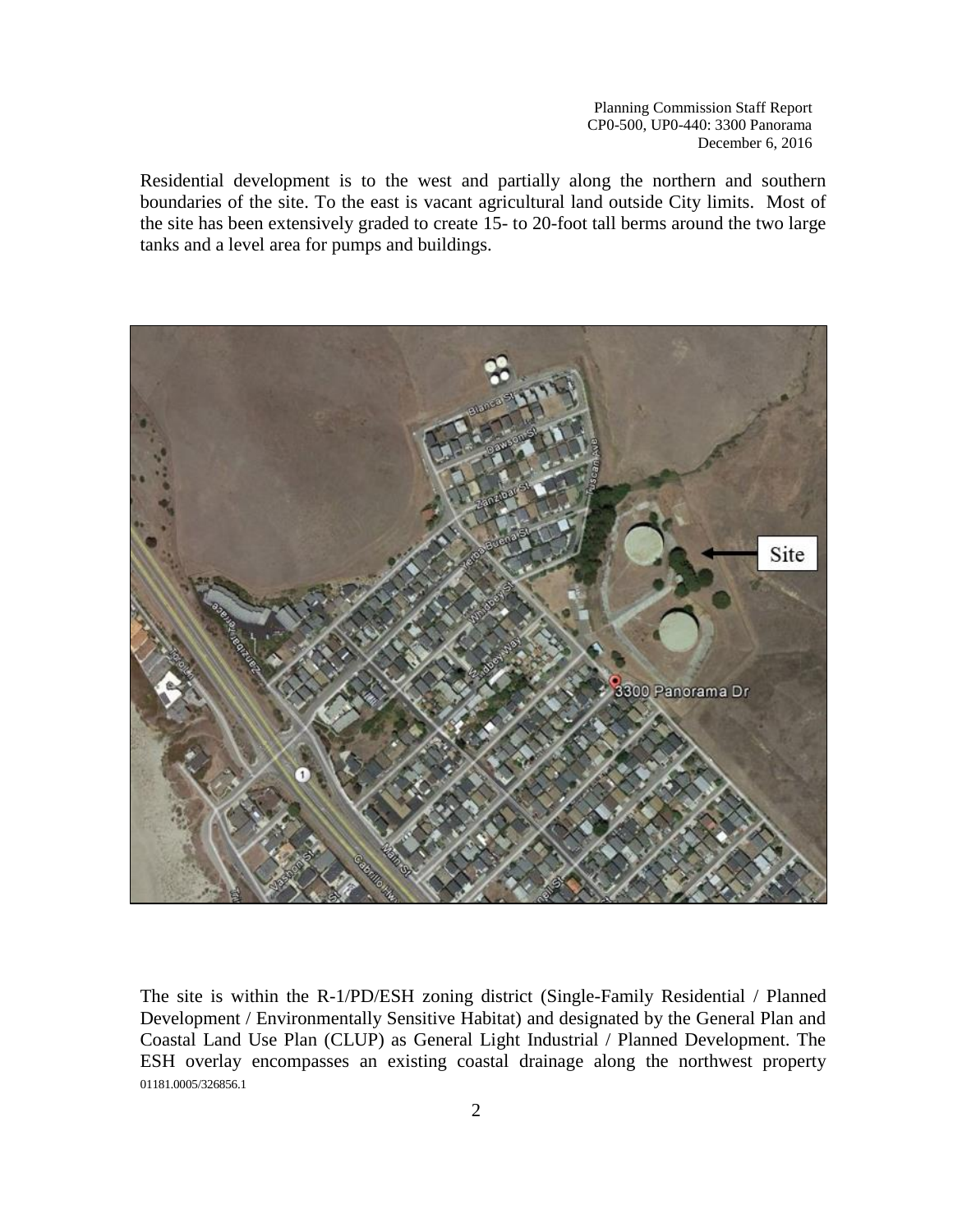boundary, which is marked as a blue line stream on the United States Geologic Survey topographic maps. The stream corridor and 100 feet on either side are located in the Coastal Commission's Appeals Jurisdiction.

| <b>Adjacent Land Use</b> |                                  |        |                                       |
|--------------------------|----------------------------------|--------|---------------------------------------|
| North:                   | <b>Single Family Residential</b> | South: | <b>Single Family Residential</b>      |
|                          | $(R-1/S.1)$ and vacant AG land   |        | $(R-1/S.1)$ and Vacant AG land        |
|                          | in the County                    |        | in the County                         |
| East:                    | Vacant Agricultural land         | West:  | Single Family Residential $(R-1/S.1)$ |
|                          | In the County                    |        |                                       |

| <b>Site Characteristics</b> |                                                |  |
|-----------------------------|------------------------------------------------|--|
| <b>Project Site Area</b>    | Approximately 10 acres                         |  |
| <b>Existing Use</b>         | Decommissioned U.S. Navy Jet Fuel Facility     |  |
| <b>Terrain</b>              | Moderate to steep slopes and extensive grading |  |
| <b>Vegetation</b>           | Non-native grassland, some riparian vegetation |  |
| <b>Access</b>               | Panorama at Sicily and Tahiti Streets          |  |

| General Plan, Zoning Ordinance, & Local Coastal Plan Designations |                                                                                                 |  |  |
|-------------------------------------------------------------------|-------------------------------------------------------------------------------------------------|--|--|
| <b>General Plan/Coastal Plan</b><br><b>Land Use Designation</b>   | General Light Industrial/Planned Development                                                    |  |  |
| <b>Base Zone District</b>                                         | R-1/Single Family Residential                                                                   |  |  |
| <b>Zoning Overlay District</b>                                    | PD/Planned Development and ESH/Environmentally<br>Sensitive Habitat (along the stream corridor) |  |  |
| <b>Coastal Zone</b>                                               | ESH area is located inside the Coastal Appeals<br>Jurisdiction                                  |  |  |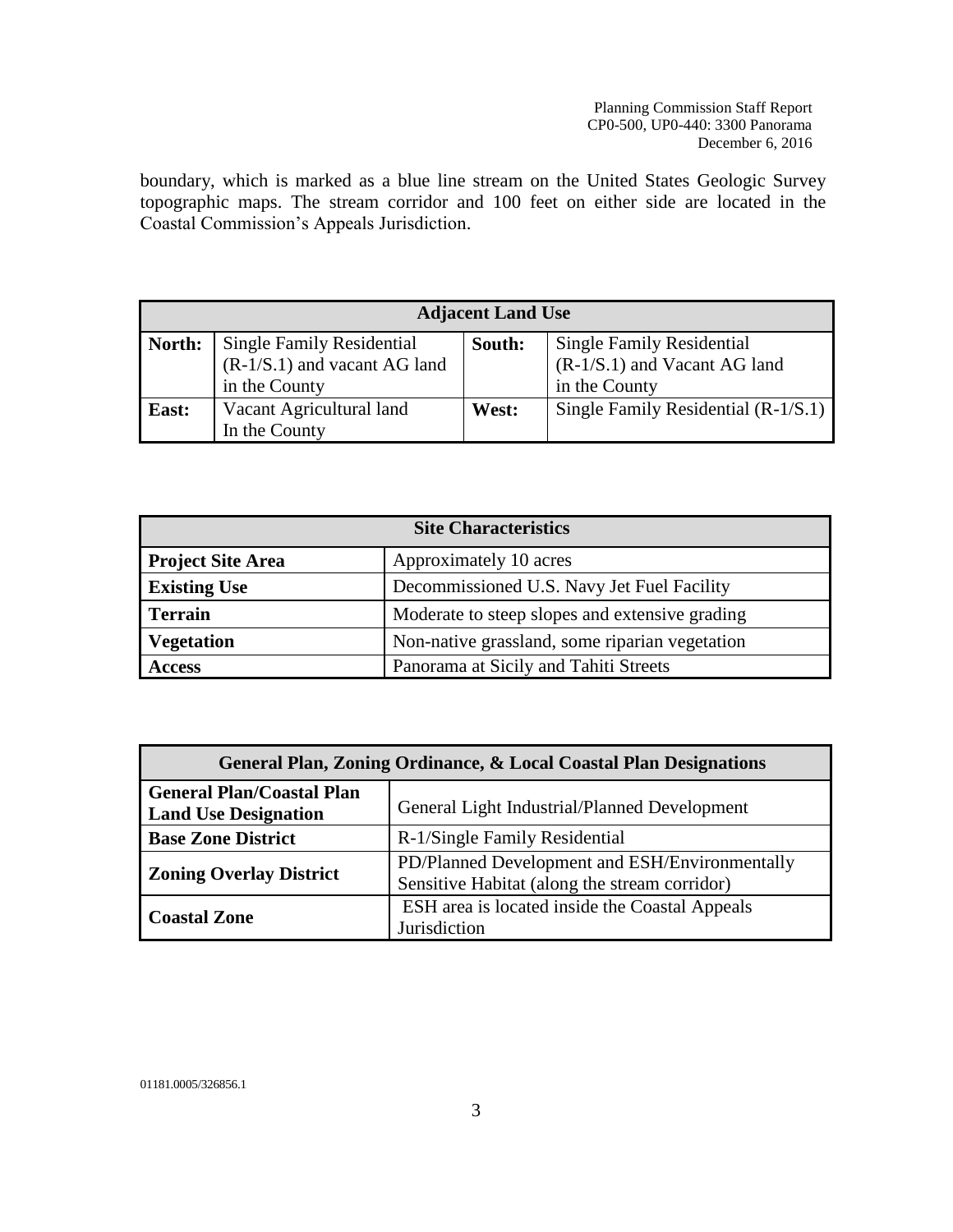

# **PROJECT DISCUSSION:**

#### **Background**

The Estero Bay Defense Fuel Support Point, constructed by the Navy in the early 1960's, included an offshore tanker mooring point with a ½-mile long 16" diameter pipeline to shore, a .35-mile pipeline from the shore to the tank station at 3300 Panorama with on-site tanks and equipment, and a 98-mile long 6" pipeline from the tank site to the Lemoore Naval Air Station. The facility was closed in 1991. In 1992, the offshore mooring and undersea pipeline were removed. The large tanks and pipeline from the tank site to Lemoore were cleared of fuel and the tank site was investigated and monitored over a period of 5 years for soil and groundwater pollution by jet fuel hydrocarbons.

In 1996 the Regional Water Quality Control Board and the California Department of Toxic Substances Control (DTSC) agreed that the monitoring could cease, that soil and groundwater contamination would continue to naturally biodegrade, and that the site would not pose a health risk to any receptors under its use as a shuttered facility. The property was declared surplus by the General Services Agency in 2006 and sold to the present owners / project applicants in 2012.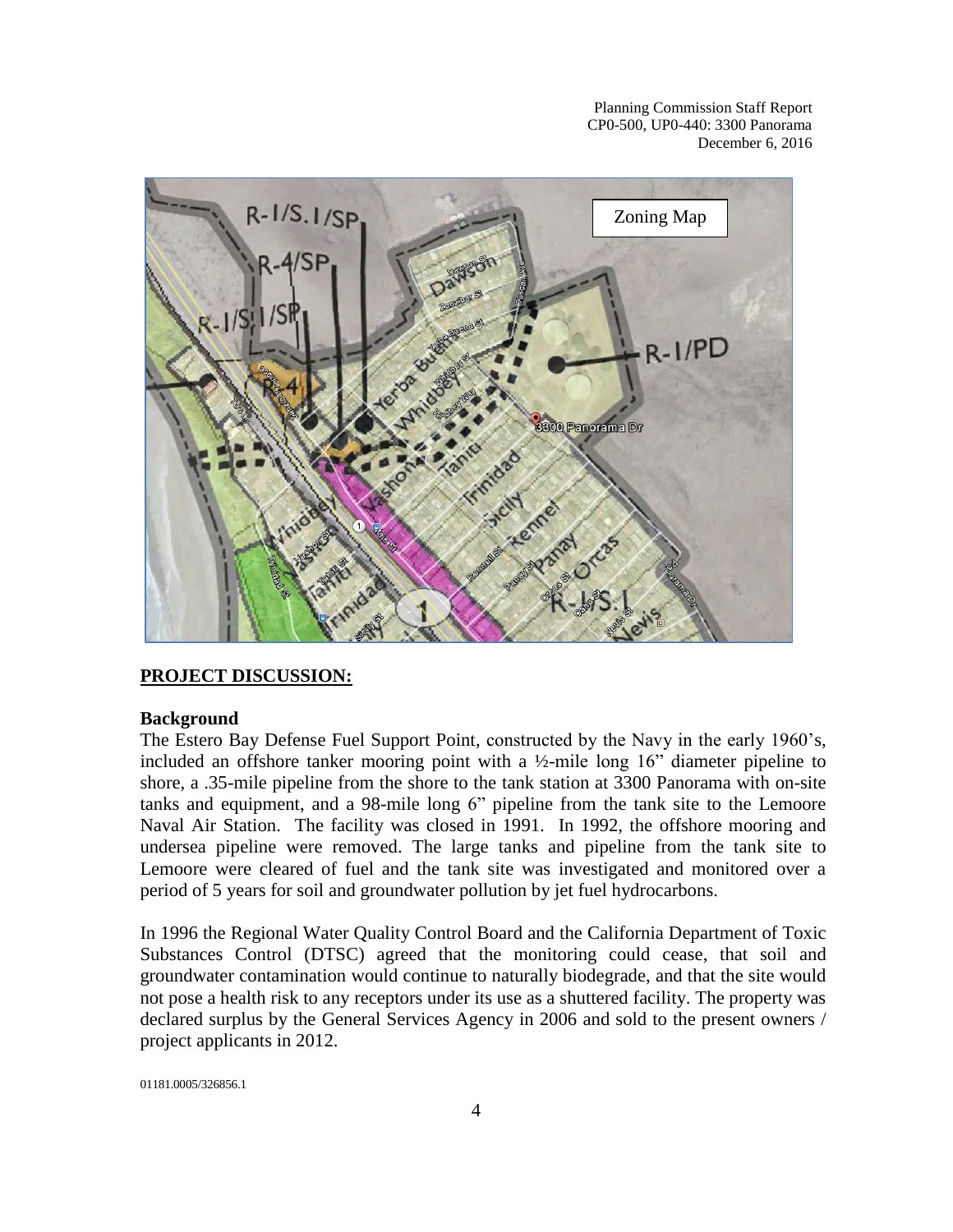#### **Coastal Development Permit Requirement**

Zoning Ordinance subsection 17.12.199 includes demolition in the definition of development. Subject to the provisions of Chapter 17.58 *Coastal Development Permits and Procedures*, development in the coastal zone which is not exempt from permitting or allowed with an administrative permit requires a regular coastal development permit. Approval of a coastal development permit requires a finding of consistency with the certified local coastal program.

#### **Planned Development Zoning Requirements**

The site's Planned Development (PD) zoning requires approval of a conditional use permit for uses principally or conditionally allowed by the primary zoning district, Single-Family Residential (R-1).

#### **Environmentally Sensitive Habitat Overlay**

The project site has an Environmentally Sensitive Habitat (ESH) Overlay designation along a coastal drainage at the northwest boundary of the site, shown on the United States Geological Survey Map as a blue-line stream. The environmentally sensitive habitat area is comprised of the stream channel and areas of adjacent riparian vegetation, collectively called the "stream corridor" and referred to as ESHA in the Mitigated Negative Declaration. A buffer area



of 25 to 50 feet is required along stream corridors in urban areas (Zoning Ordinance Section 17.40.040). The ESH Overlay zone applies to the environmentally sensitive habitat area and the required buffer. Potential impacts to on-site biological resources and recommended mitigation are discussed below.

#### **Coastal Appeals Jurisdiction**

The stream corridor and an area of 100 feet on either side are within the California Coastal Commission Appeals Jurisdiction. The City's Local Coastal Program contains policies and regulations to ensure implementation of California Coastal Act provisions addressing environmentally sensitive habitat areas, including coastal streams. Site development is subject to compliance with those policies and regulations as well as consistency with the Coastal Act.

#### **ENVIRONMENTAL DETERMINATION:**

01181.0005/326856.1 On August 2, 2016, the 30-day public review period began for a Mitigated Negative Declaration (MND) of Environmental Impact (SCH#2016081001). The MND identifies potentially significant impacts associated with Air Quality, Biological Resources, Cultural Resources, Hazards/Hazardous Materials, Hydrology/Water Quality, Noise, and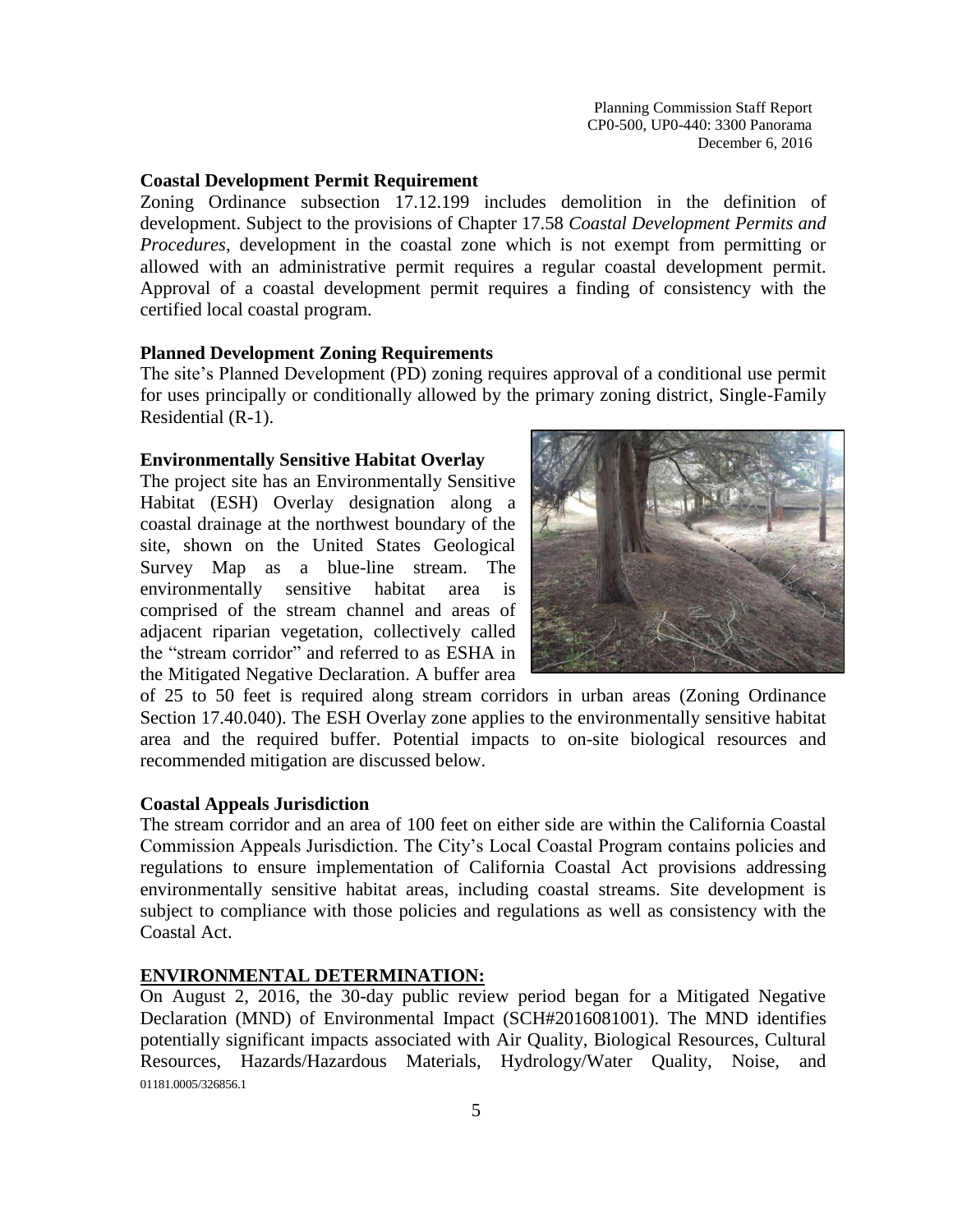Transportation/Circulation. The MND recommends mitigation measures that, if incorporated into the project, would reduce potential impacts to a less than significant level. The full text of the MND is attached as Exhibit C and available on line at [http://www.morro-bay.ca.us/DocumentCenter/View/9845.](http://www.morro-bay.ca.us/DocumentCenter/View/9845)

**Revised Project Description:** Since the publication of the MND, the project description has been revised to include removal of the concrete foundations beneath the two large tanks as well as the shotcrete on the berms surrounding the containment basins for each tank. This will likely increase the time it takes to complete the demolition from 2 months to 3 months. Some additional grading is also proposed to enable better access at the top of Sicily Street. In response to neighborhood concerns about potential air quality impacts, the project will now include perimeter air quality monitoring. The project changes do not raise any new issues beyond those already identified in the MND. For clarification, a memo describing the changes to the original project description is attached as part of Exhibit C.

**Potential Impacts and Revised Mitigation Measures:** Attachment 1 to the resolution for approval (Exhibit A) lists project mitigation measures and monitoring requirements. Mitigation measures related to *Air Quality, Biological Resources*, and *Transportation/Circulation* have been revised from those originally proposed as part of the MND. Changes reflect previous Planning Commission direction and concerns expressed by members of the public. Revisions provide equivalent or more effective mitigation as allowed pursuant to the California Environmental Quality Act (CEQA) Sections 15073.5 and 15074.1. Potential environmental impacts discussed in the MND are listed and described below with revised mitigation discussed where applicable.

# **Noise:**

Noise from demolition activities will be short-term as the project is not expected to take more than 12 weeks to complete. Recommended mitigation measure N-1 would limit the days and hours of active demolition to Monday through Friday from 8:00 until 4:00. The 10- to 20-foot berms around the tanks will provide some level of sound attenuation for work on the actual tank demolition. Noise from vehicles will be less than significant due to the limited duration of the project.The Planning Commission could further limit the hours of operation and/or the number of large truck trips per day. However, both of these additional restrictions would effectively lengthen the overall duration of the project.

#### **Air Quality:**

01181.0005/326856.1 The Air Pollution Control District reviewed the project appliction and determined that the project, even with the additional work of concrete removal, is unlikely to exceed the APCD's air quality thressholds. The air quality impact most likely to affect the surrounding residential neighborhood is fugitive dust created by demolition activities, grading and vehicle emissions. Mitigation measure AQ-6 lists 21 measures to reduce fugutive dust, including use of water trucks, track out prevention devices, reduced vehicle speed, and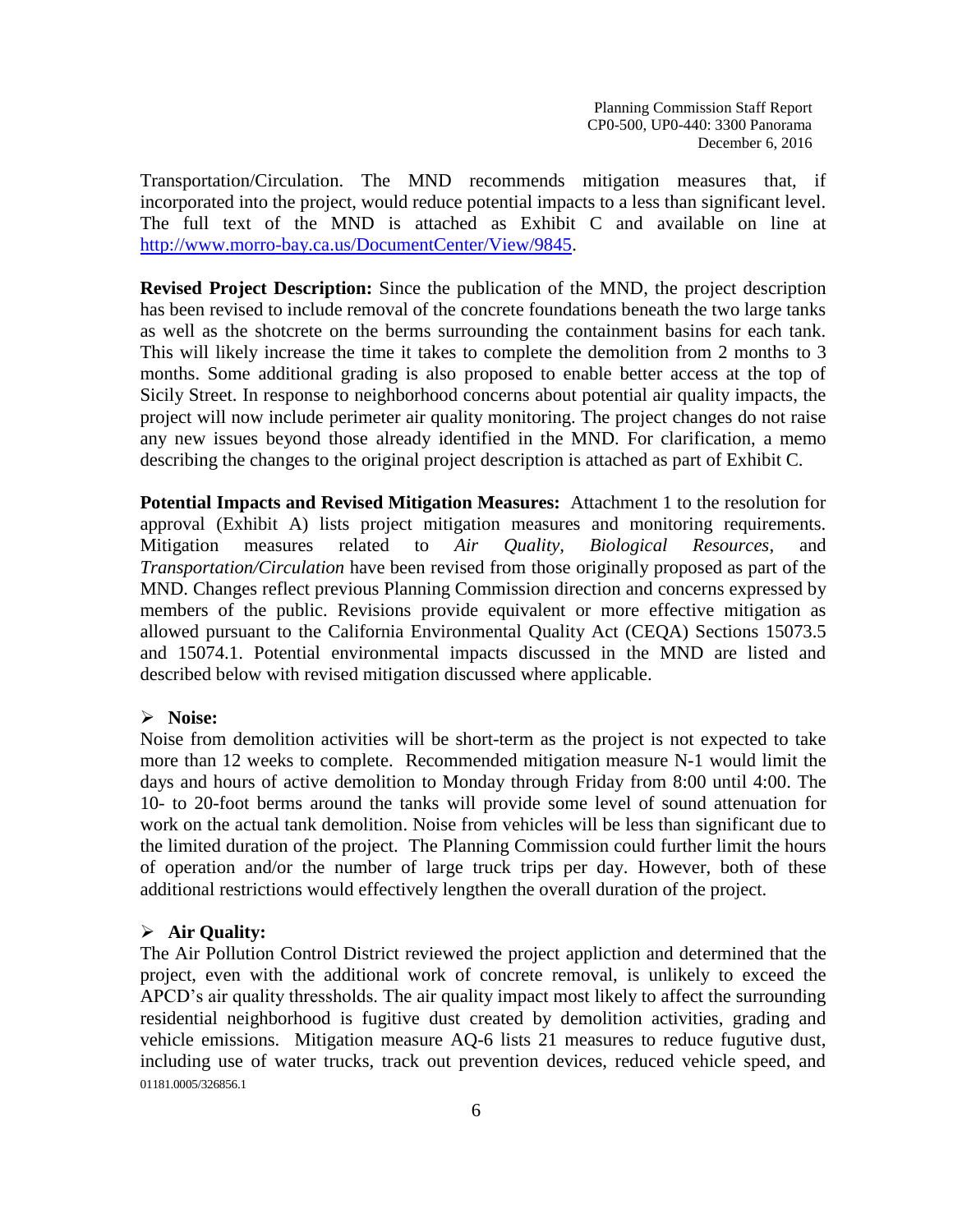revegetation of disturbed areas. The Air Quality section of the MND also addresses vehicle idling and hazardous materials handling.

In response to neighbor concerns regarding air quality impacts, the project will now include monitoring in the form of air quality sampling in locations along the perimeter of the site. While water misting will be the principal method of dust mitigation, direct reading particle monitors will be utilized to record downwind dust concentrations on a continuous basis. Air quality monitoring involving lead and asbestos sampling will be performed at the property line during operations that disturb lead-based paint or asbestos containing materials. Air quality can also be monitored for volatile oil compunds. See added Mitigation Measure AQ-8 in the Mitigation and Monitoring Plan attached to the resolution.

# **Traffic/Circulation:**

The map below shows the proposed route for large trucks delivering equipment and hauling off demolition debris. Access to and from the site from Main Street would primarily be from Sicily and Tahiti Streets. Project-related vehicle parking and equipment staging will be contained on-site. Employee vehicles are not expected to exceed eight at any one time and will park just inside the main entrance gate at the top of Tahiti Street. Equipment not in use will be staged on site within the bermed containment area of the southernmost tank. Roughly 40 truckloads will be necessary to remove the tanks, pumps and pipelines. Approximately 70 more truck trips will be necessary to remove the concrete foundations beneath the tanks and the shotcrete on the berms. Recommended mitigation measure TR-1 requires the applicant to prepare and submit a comprehensive Construction Staging and Traffic Management Plan prior to issuance of a demolition permit.

Neighborhood residents have expressed concern regarding the impact of trucks on the streets proposed for use as a truck route to and from the project and on the underlying water and sewer infrastructure.

Trucks are subject to compliance with the California Vehicle Code (CVC) regarding maximum weight. (The City of Morro Bay has not imposed additional weight limits on the affected streets.) The CVC is enforced by the Morro Bay police as well as the California Highway patrol. Trucks are designed so that the larger the anticipated load, the more axles there are. In that way the overall load is more evenly distributed and the point load – the biggest potential source of damage - is reduced.<sup>1</sup> The City may not prohibit trucks which comply with the CVC from using the streets.

 $\overline{a}$ 

<sup>1</sup> In general, the gross weight limit on any one axle may not exceed 20,000 pounds and the gross weight on any one wheel, or wheels, supporting one end of an axle, may not exceed 10,500 pounds. This is further reduced when there are two tires on each end of an axle. Finally, the maximum wheel load is limited to the load limit established by the tire manufacturer, which is almost always less than the maximum allowable gross weight limit.

<sup>01181.0005/326856.1</sup>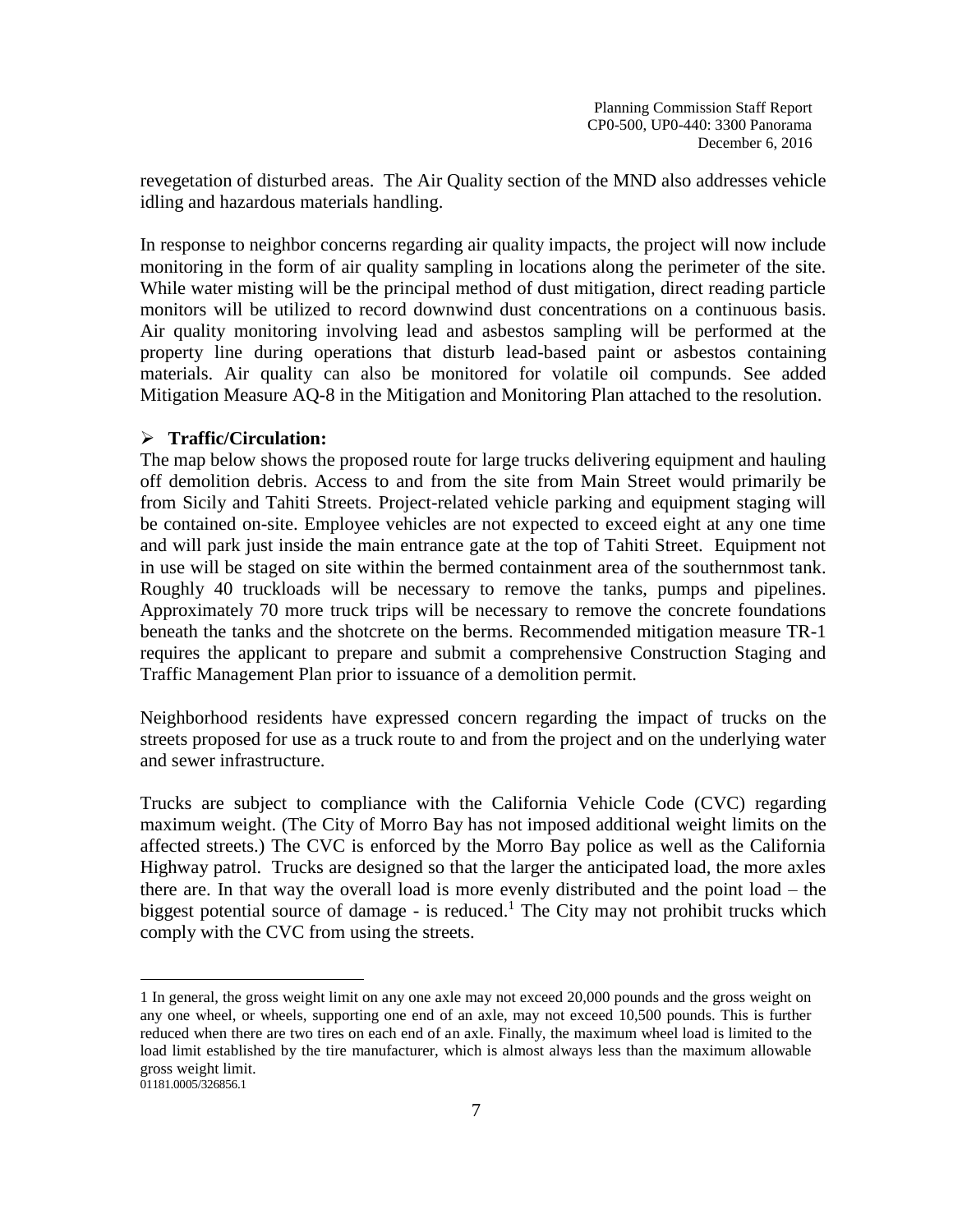To further address this issue, David Chanley, a civil engineer with DPSI Engineering, reviewed the proposed truck route and City documents and maps regarding underlying water and sewer mains. (refer to *Truck Traffic Impact Analysis*, DPSI, November, 2016 on the City website at [http://www.morro-bay.ca.us/842/Current-Planning-Projects.](http://www.morro-bay.ca.us/842/Current-Planning-Projects)) Based on the anticipated number of trips, truck types, field observation and document review, he concluded that the road conditions along the proposed truck route are generally good to very good and are capable of handling the proposed traffic to and from the demolition project. Point loading on sewer and water mains from the proposed 5-axle trucks would be less than that of a typical garbage truck. Water lines are at a minimum depth of 2.5 feet and sewer lines in affected streets are at depths of 5.58 to 11 feet below the surface. Design standards for underground infrastructure anticipate road use and traffic impacts, including impacts from large trucks associated with construction, commercial deliveries and garbage collection.

In conclusion, project related truck traffic will likely accelerate pavement fatigue and could reduce road smoothness, but are not anticipated to adversely impact underlying infrastructure. The City standardly requires the following note to be put on plans for a building or demolition permit:

#### *Any damage to City facilities, i.e. curb/berm, street, sewer line, water line, or any public improvements shall be repaired at no cost to the City of Morro Bay.*

Prior to and at the conclusion of demolition activities, the contractor and Public Works Department staff will drive the approved truck route and video the street surface. In the event there is damage to the street surface or underlying water and sewer main along the approved truck route, as a result of project truck traffic, the applicant would be responsible for repairs.

To ensure compliance with the CVC weight limits, Planning Condition #12 would require the applicant to document the actual weight of loaded 5-axle loaded trucks leaving the site.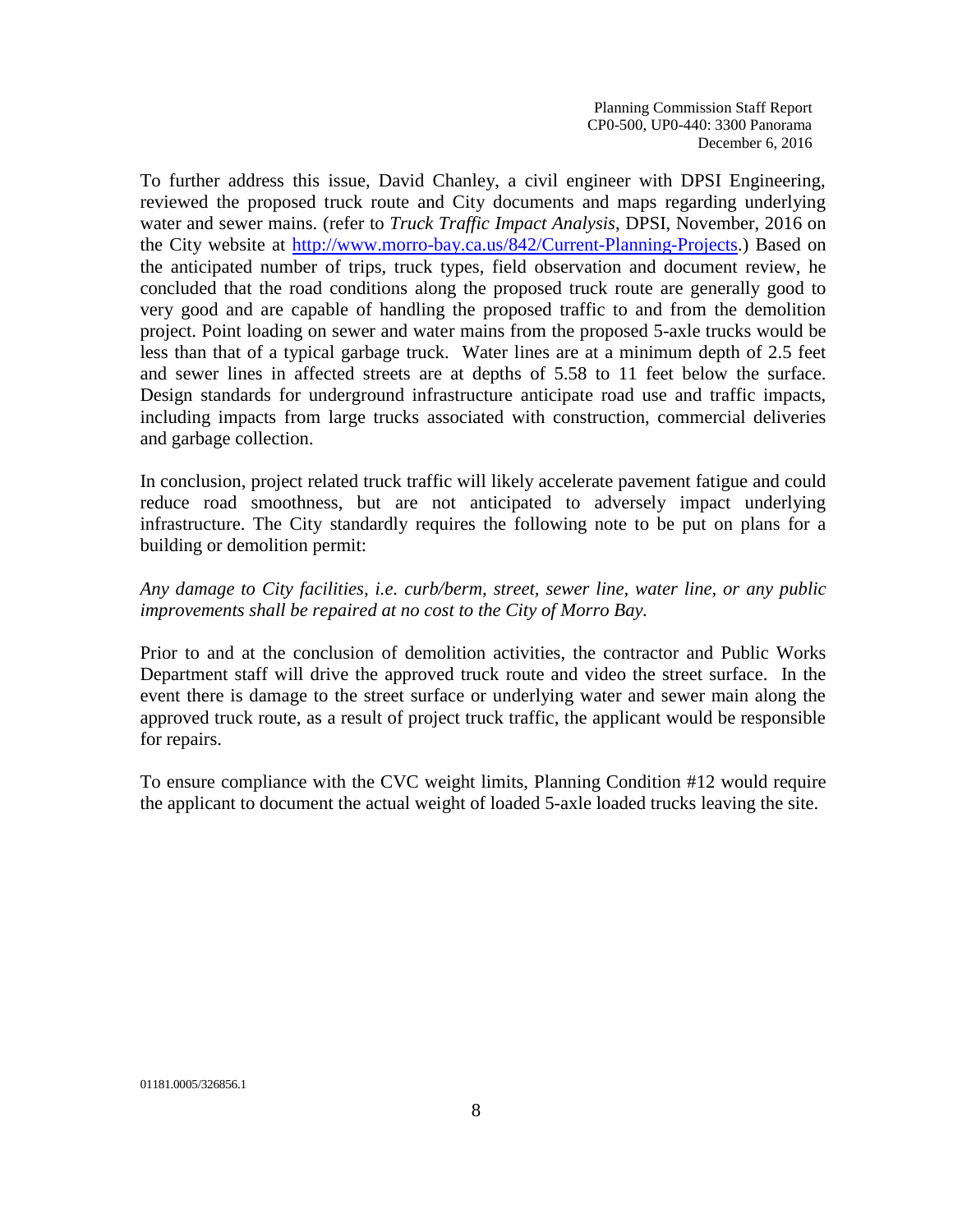

#### **Biological Resources:**

The applicant submitted a *Biological Assessment Letter Report* (Terra Verde 2016)<sup>2</sup> which generally shows the stream corridor and associated riparian vegetation (Figure 4 in the report). The proposed demolition will temporarily impact areas along the drainage and require removal of 4 Monterey cypress trees and one large Myoporum shrub. On-site biological resources include the drainage along the northwestern property line and stands of Monterey cypress trees. The report also addresses the potential presence of endangered plant and animal species and recommended protection.

A *Biological Monitoring Plan* (Terra Verde August, 2016) was subsequently submitted outlining awareness training and areas to be surveyed, protected, and monitored in compliance with recommended environmental mitigation measures BR-1 through BR-7 in the MND. In response to questions asked by the public at the September 6, 2016 Planning

 $\overline{a}$ 

<sup>2</sup> Please note: The reference in the Biological Report to a phased project is not accurate. The project involves demolition of the tanks, pumps, and pipelines as well as the removal of the concrete foundations beneath the tanks and the shotcrete on the berms. No buildings are proposed for removal and the demolition will occur in a single phase.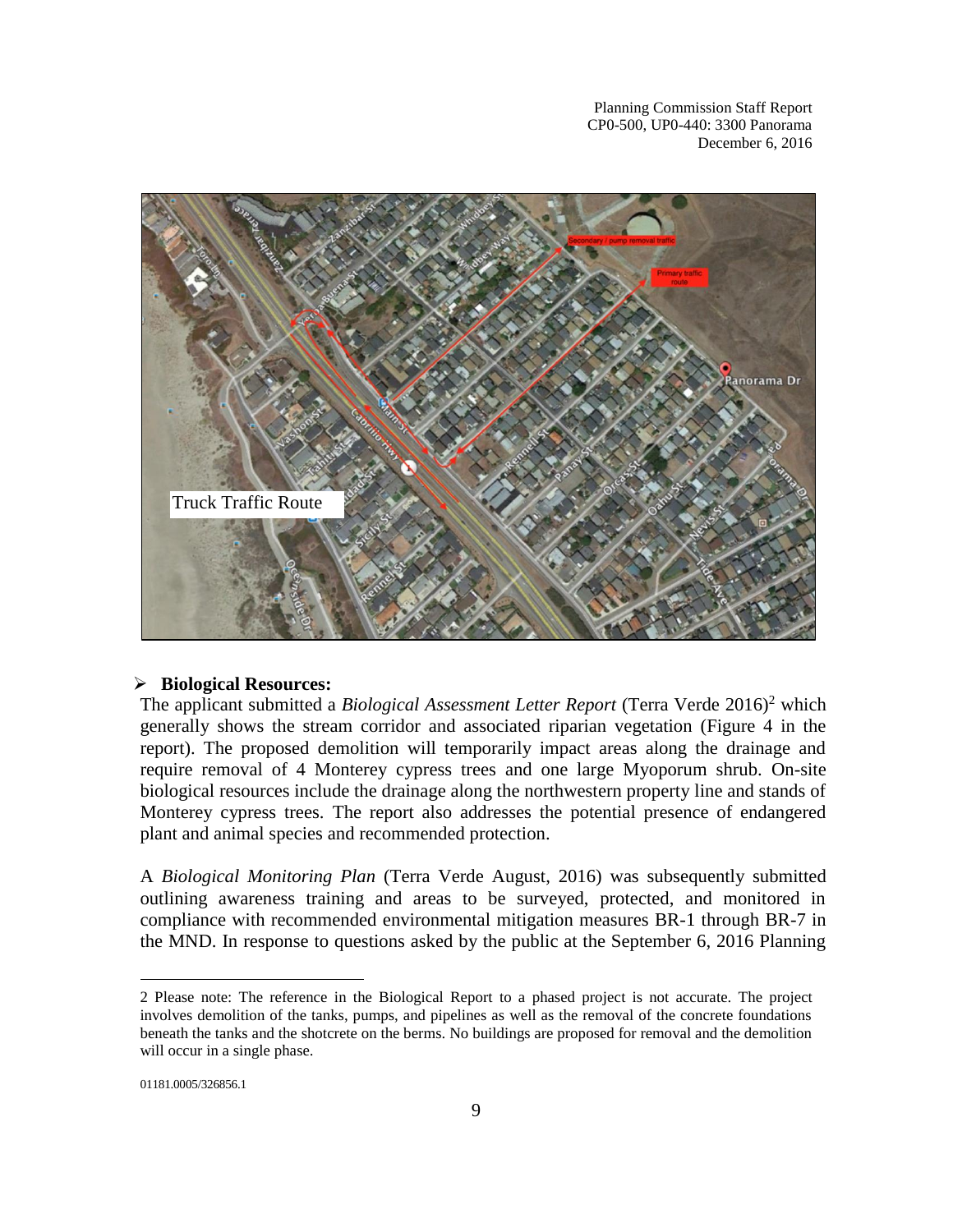Commission meeting and the neighborhood meeting held on-site on October  $17<sup>th</sup>$ , a second *Biological Assessment Letter Report* was submitted (Terra Verde October, 2016). All submitted biological documents can be viewed on the City website at [http://www.morro](http://www.morro-bay.ca.us/842/Current-Planning-Projects)[bay.ca.us/842/Current-Planning-Projects.](http://www.morro-bay.ca.us/842/Current-Planning-Projects)

Equipment access and excavation work is likely to temporarily disturb soils in the vicinity of the stream corridor but not within the banks of the stream; specifically, pipe removal work north of the control building and near the culvert entrance would occur near the drainage bank. Removal of the piping in this area is more desirable in the long term than leaving it to disintegrate in place, especially since the flange connections are likely to contain asbestos. Mitigation is recommended to ensure impacts are less than significant. Biological Mitigation Measure B-4 has been modified to reflect Planning Commission direction to install permanent fencing along the required buffer area on either side of the riparian corridor once demolition is complete. In addition, the buried pipeline along the southern edge of the drainage will be staked in order to assess possible impacts on significant vegetation as a result of trenching necessary to remove the pipeline. Trenching and pipeline removal along the drainage will be subject to monitoring by a qualified arborist. See added Mitigation Measure BR- 8.



TPZ Fencing #53, 56 and group of seven trees in arc around small tank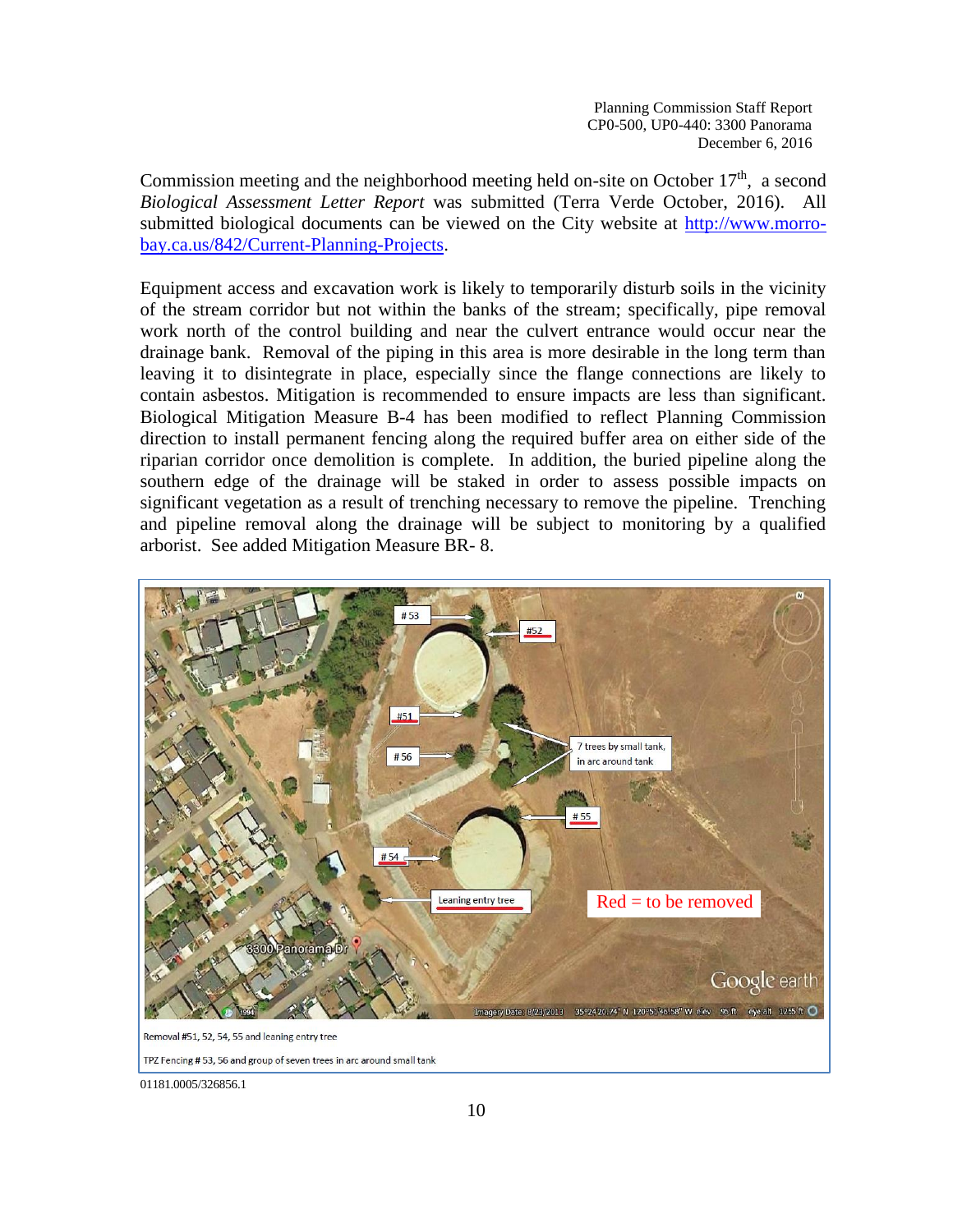The applicant also submitted an *Arborist Report* (Greenvale Tree Company May 18, 2016) which identifies trees to be removed and specifies tree protection measures for trees to remain. The report is on the City website at [http://www.morro-bay.ca.us/842/Current-](http://www.morro-bay.ca.us/842/Current-Planning-Projects)[Planning-Projects.](http://www.morro-bay.ca.us/842/Current-Planning-Projects) Tree removal is recommended for 3 Monterey cypress and one Myoporum immediately adjacent to tanks and one other cypress near the main site entry tree as shown on the site plan above. Mitigation measure BR-7 requires replacement planting at a 2:1 ratio for removal of the Monterey cypress. In response to Planning Commission direction, that mitigation measure has been revised to require planting on site prior to the end of demolition activities.

#### **Hazardous Materials:**

The tanks and pipelines were cleared of jet fuel in 1991 as part of the facility closure. Based on the *Risk-Based Closure Report* (Fluor Daniel GTI 1996) completed prior to the closure of the facility, hydrocarbons and benzene were identified in soil and groundwater samples. The report notes that the "distribution of hydrocarbons in the impacted groundwater has been monitored since 1991" and "data from the installation and monitoring of the wells indicates a rapid decrease in dissolved hydrocarbon concentrations downgradient from source areas, and relatively stable dissolved hydrocarbon concentrations near source areas."

The report concluded that the impacts to potential groundwater receptors of hydrocarbons in groundwater migrating from the project site are considered negligible. Based on this report, the Department of Toxic Substances Control (DTSC) and the Regional Water Quality Control Board concurred that contamination left at the site does not pose a threat to the public health or the environment, and the site was delisted in June 1997. No further action was identified, as no further development was proposed at that time. The DTSC acknowledged that when the site is converted to residential use it should be reassessed for the presence of contaminants and the need for any additional remediation.

Between 1990 and 1996, soil borings and ground water samples were analyzed for jet fuel contamination. As noted above, exposure to residual groundwater contamination was deemed negligible. There are three areas on site where total petroleum hydrocarbons (TPH) in the soil were found to exceed acceptable regulatory thresholds. Removal of the contamination was deemed unnecessary given the relatively low concentrations of TPH, the existing non-intensive land use (storage and grazing), and the typical rate that TPH biodegrades over time. Since the site was closed there have been no uses that would have resulted in any additional site contamination. Because TPH biodegrades over time, the level of contamination is now less than the levels documented when the site was delisted in 1997.

01181.0005/326856.1 Where demolition is likely to disturb areas of previously documented hydrocarbon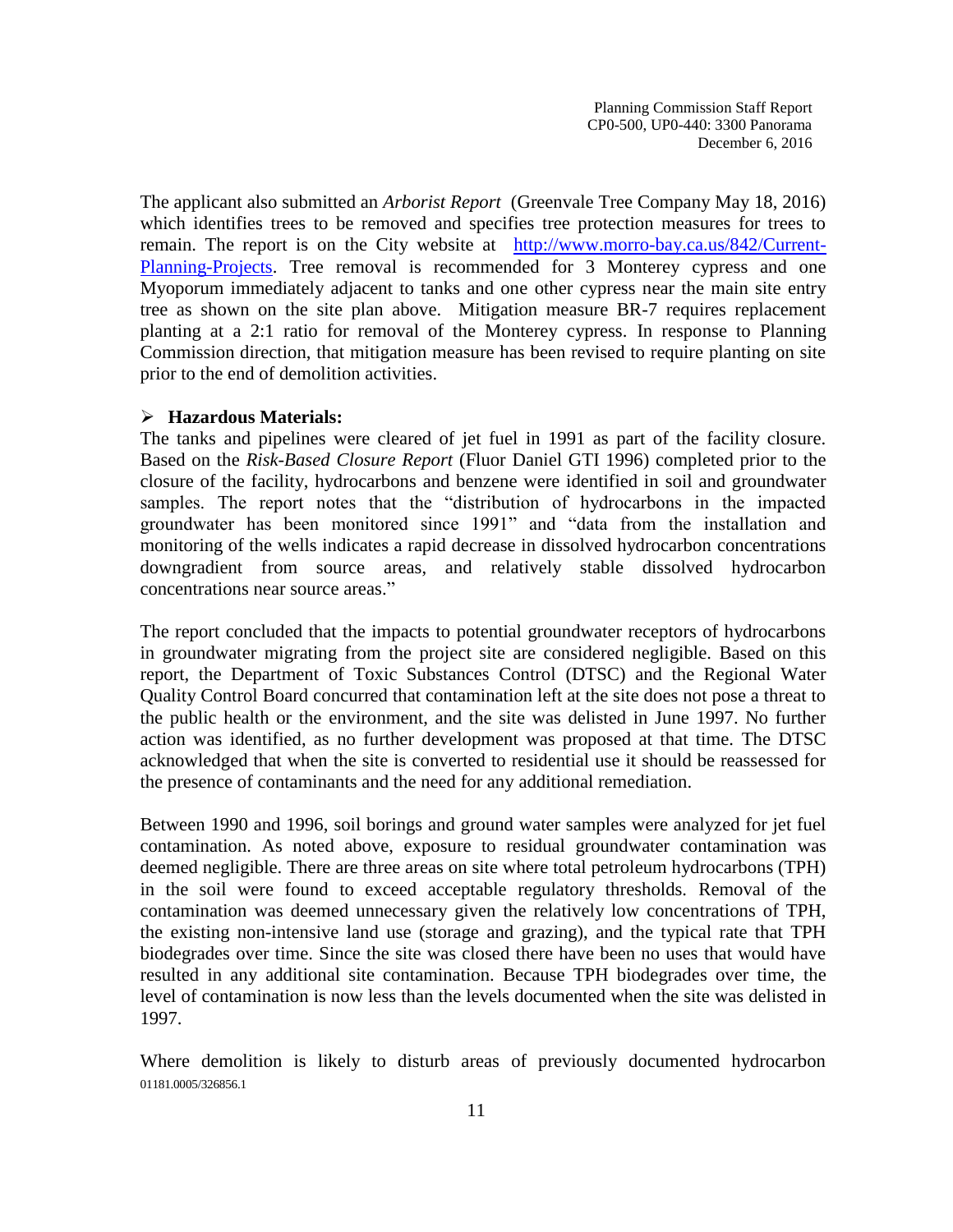contamination, soils will be tested prior to beginning demolition activities in compliance with required Air Pollution Control District (APCD) permitting. The applicant is required to obtain an APCD Permit to Operate to address proper management of hydrocarbon contaminated soil before the start of any earthwork that may encounter subsurface contamination, in order to mitigate potential health and environmental hazards related to possible exposure. This permit will include conditions to minimize emissions from any excavation, disposal, or related process. The project must also comply with existing regulations regarding the handling and disposal of materials and soils containing, or potentially containing, lead and asbestos (both naturally occuring and demolition related). Prior to issuance of a permit for demolition from the City of Morro Bay, the applicant must submit evidence of compliance with APCD requirements.

Prior to issuance of a demolition permit the project must also meet stringent requirements for a Tank System Closure Permit from County Environmental Health. Among other things, the applicant must provide approved certification documents indicating the tanks and pipelines have been properly cleaned and rendered safe. The applicant is also required to do environmental sampling and have an approved Hazardous Waste Management Plan and Site Safety Plan. Plans are subject to approval by both the County Environmental Health Department and the City of Morro Bay Fire Department. Before demolition activities begin, fuel pipelines to and from the property will be sealed and inspected by County Environmental Health and City Fire Department personnel.

Potential airborne hazardous substances are also addressed in the discussion on Air Quality.

# **Cultural Resources:**

A records search and surface survey were conducted for the project (Albion Environmental 2016). Due to the extensive landscape modification of the project site during construction of the U.S. Navy jet fuel facility, intact subsurface prehistoric or historic-era archaeological deposits are not likely to exist within the areas affected by proposed demolition. While the potential for resource and human remains discovery is low, projects such as this have the risk of unintentionally impacting cultural resources. Therefore, the applicant has agreed to retain a qualified archaeologist to conduct a cultural resource awareness training and to monitor the site together with a Native American during project related ground disturbance.

A historic evaluation of the property, prepared by Daniel Shoup with Archaeological/Historical Consultants, concluded that although the facility was part of an important historical trend (the development of military infrastructure during the Cold War), it does not meet the required criteria to be considered a historic resource under the California Environmental Quality Act. A link to the historic report on the City website site is listed at the end of this staff report.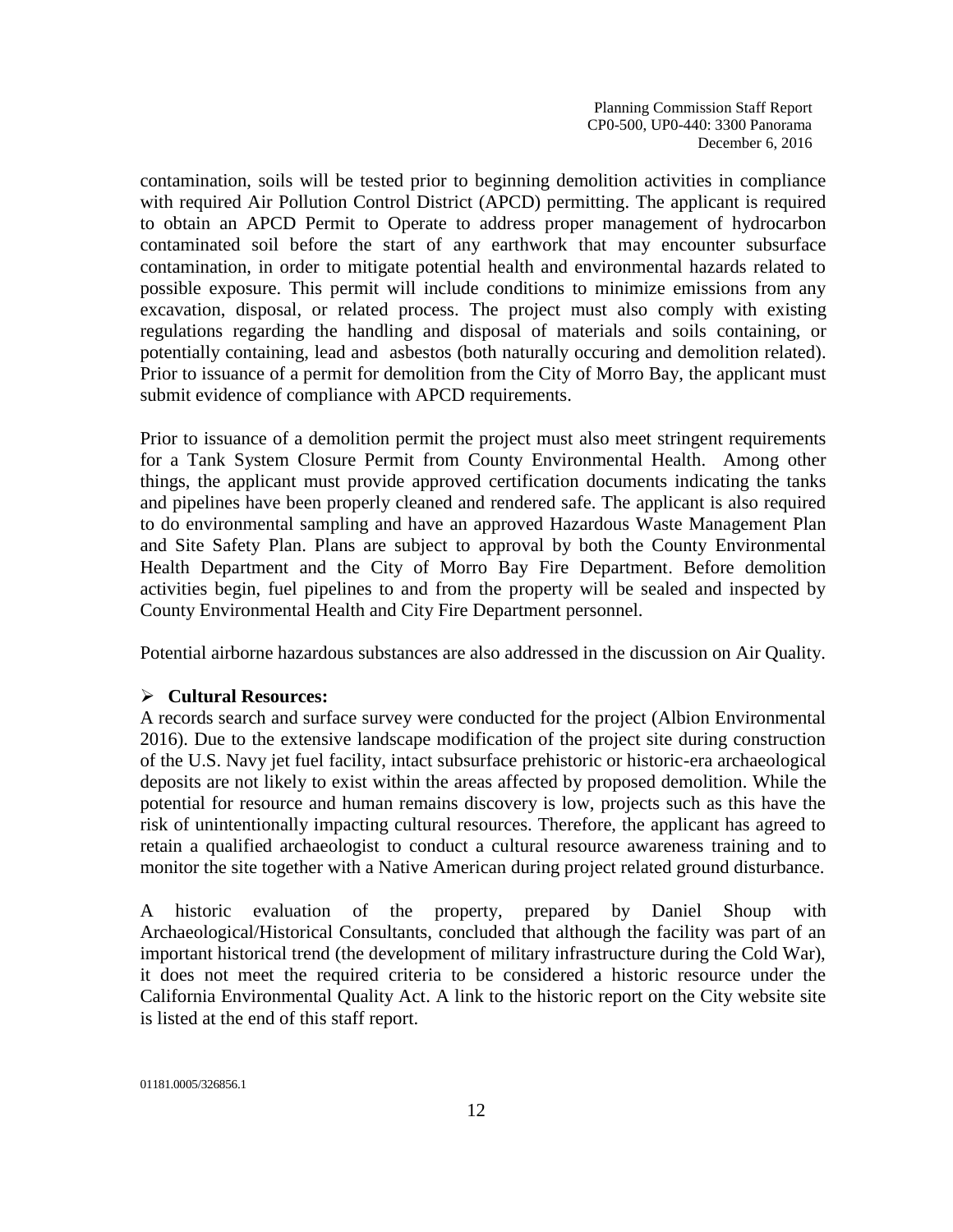#### **PUBLIC COMMENT:**

At the September 6, 2016 Planning Commission meeting, the applicants submitted a petition signed by neighbors in support of the proposed demolition. At the November 1, 2016 meeting, the Morro Bay Stakeholders submitted a petition asking the City to require a performance bond from the applicant "commensurate with the full term, scope, cost and schedule for this project." Commissioners were also copied on several emails from members of the public. The applicants held a neighborhood meeting on October 17, 2016 on the project site to address neighbor concerns.

Due to the nature and scope of the project and the particular layout of this area of the City, with small lots and narrow streets, the surrounding neighborhood is very concerned with the proposed demolition and have formed a Morro Bay Stakeholders group to discuss the project and formulate questions. Concerns regarding the impacts to environmentally sensitive habitat areas and to streets and underlying infrastructure are discussed above.

Neighbors have asked the City to require a performance bond to ensure the project is completed per the issued permit and in the event of failure to repair damages to streets and underlying infrastructure resulting from project-related activities. In general, a performance bond is used when an applicant is constructing public improvements as a condition of project approval, such as roads and infrastructure installed as part of a subdivision, or when a City or County contracts with a private company to install or repair public improvements. In this case, a private property owner is proposing to do work that does not require public improvements, except that bonding can be required for work done as part of any encroachment permit necessary to perform work in the area of right-of-way at the top of Sicily Street in order to provide acceptable truck access.

Planning staff has consulted with the Public Works Department and the City Attorney's Office regarding the request for a performance bond, concerns about possible street and infrastructure damage, and general concerns from the public about guarantees and protections from applicant concerning the Project's proposed activities.

After negotiations between applicant and City Attorney's Office, applicant has agreed to accept insurance requirements as provided for in Planning Conditions No. 9 ("Insurance.") This condition requires that applicant and applicant's subcontractors have general liability insurance in an amount not less than \$1,000,000 per occurrence, and \$2,000,000 general aggregate, and that any operator of an automobile for the Project will have comprehensive automotive insurance for bodily injury and property damage in an amount not less than \$1,000,000.

01181.0005/326856.1 As a result of these same negotiations, applicant has agreed to an indemnification requirement as provided for in Standard Conditions No. 5(b) ("Hold Harmless and Indemnification"). This condition provides that applicant shall indemnify, defend and hold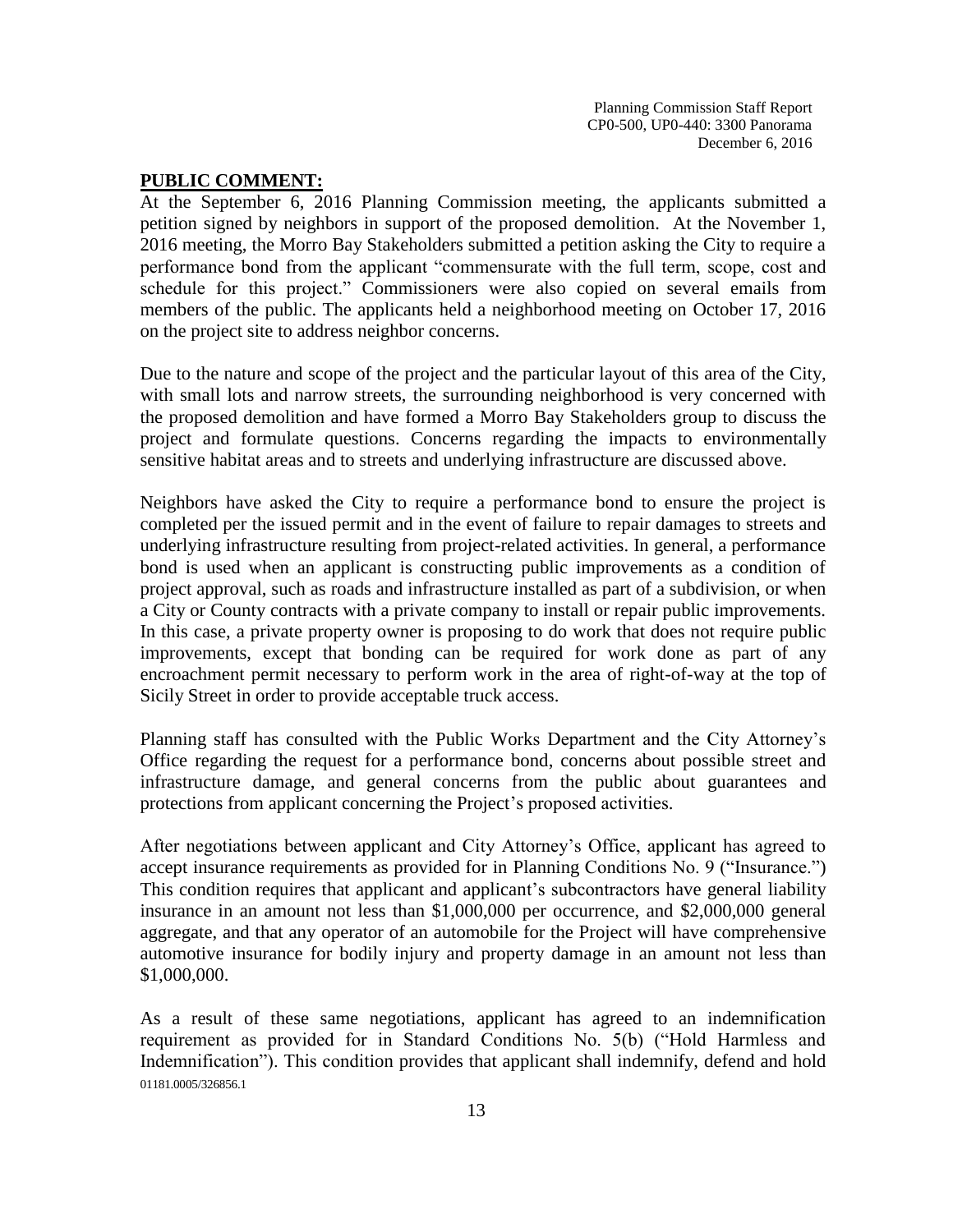harmless the City for damages which may be caused by the Project.

Public Works Conditions Nos. 6, 7, and 8 provide further protections.

Public Works Conditions No. 6 provides that applicant shall conduct a video survey of all intended construction routes before and after demolition to document road damage that results from heavy construction traffic to the satisfaction of the Public Works Director.

Public Works Conditions No. 7 requires that applicant obtain an encroachment permit and construct a temporary construction entrance near the southwest corner of the parcel near Sicily Street.

Public Works Conditions No. 8 provides that a building permit for demolition may only be issued on the condition that any damage to City facilities or public improvements, caused by applicant's demolition activities, shall be repaired by applicant at no cost to Morro Bay.

Planning Conditions Nos. 8 and 12 also provide further protections. Planning Conditions No. 8 designates a truck route. Planning Conditions No. 12 requires verification that truck weights remain within the legal limits established by state law.

Furthermore, Mitigation Measure AQ-8 in the Mitigation and Monitoring Plan (attached to the Resolution) addresses concerns about impacts on air qulity. Monitoring is now required in the form of air quality sampling in locations along the perimeter of the site. Prior to commencing any demolition or grading activities, direct reading particle monitors will be utilized to record downwind dust concentrations on a continuous basis. And, air quality monitoring involving lead and asbestos sampling will also be performed at the property line during operations that disturb lead-based paint or asbestos containing materials.

# **CONCLUSION:**

The project is consistent with the General Plan and Local Coastal Program because, as conditioned, the demolitions will not have any substantial adverse effect on the environment or coastal resources. Furthermore, the demolition is consistent with the site's residential zoning as a first step in the eventual transition from previous military use to civilian use. As conditioned, the project is also consistent and with the stated goals of the zoning ordinance to promote the growth of the City in an orderly manner and to promote public health, safety and general welfare.

# **PUBLIC HEARING NOTICE:**

Notice of a public hearing on this item was published in the San Luis Obispo Tribune newspaper on November 25, 2016, and all property owners and occupants of record within 1,000 feet of the project site were notified of the scheduled public hearing and invited to